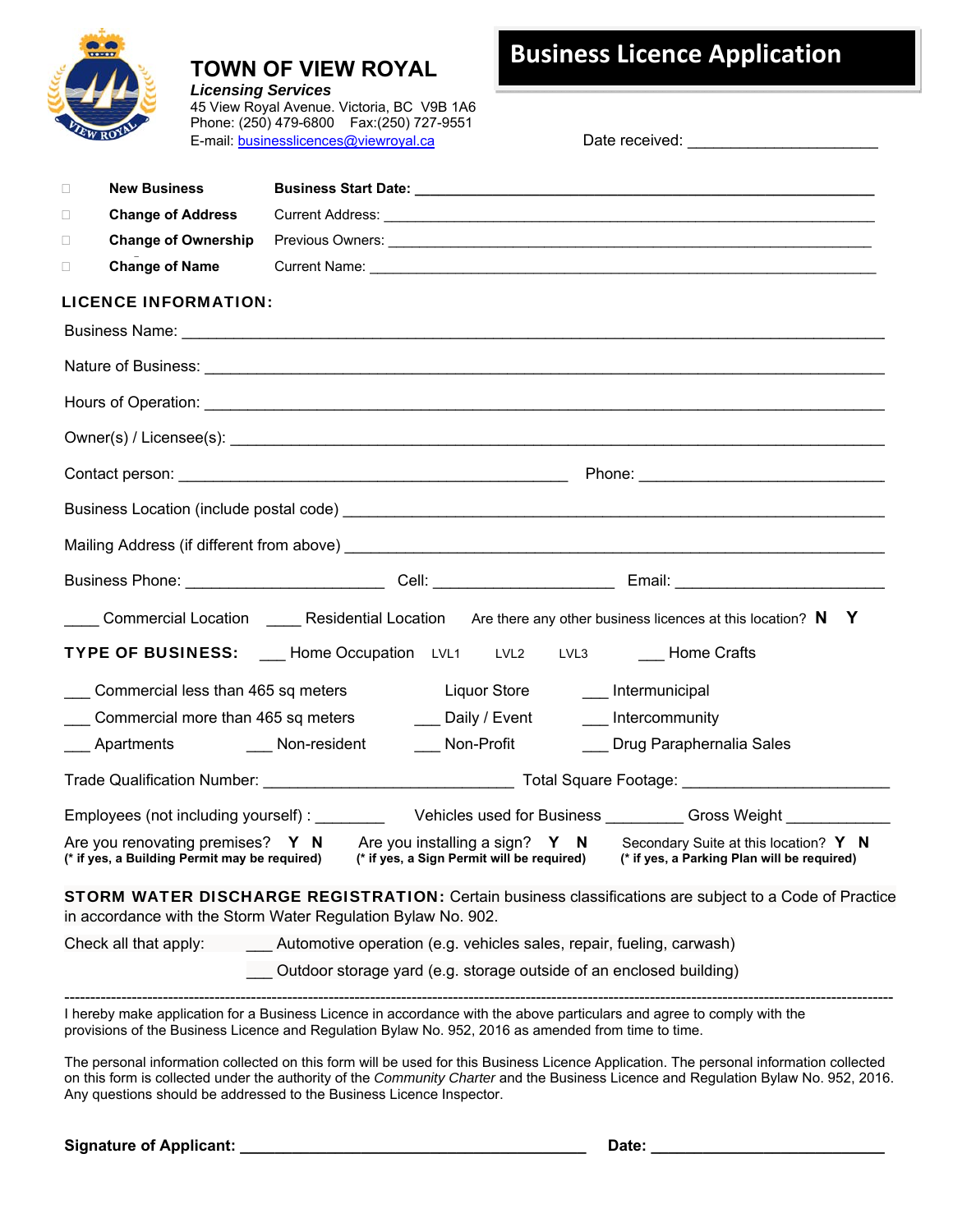## **Application Checklist**

- **Completed Application Form**
- **Parking Plan** (Required if there is a Secondary Suite, OR you are applying for a Level 2 or Level 3 Home Occupation)
- **Floor Plan** (Required for all commercial locations)
- □ **Letter of Authorization** (Required if you are not the property owner of a residential location)
- □ **Sign Permit Application** (Required if installing a sign)
- **Proof of Insurance** (Required for Daily or Event license applications)
- **Application Fee** (Required at time of application)

# **Fee Schedule**

| <b>Classifications</b>                                            | Fees        |
|-------------------------------------------------------------------|-------------|
| 1. Home Crafts*                                                   | \$50.00     |
| 2. Home Occupation                                                | \$100.00    |
| 3. Non-Resident                                                   | \$100.00    |
| 4. Commercial – small – less than 464 Sq. Meters (5,000 Sq. ft.)  | \$100.00    |
| 5. Commercial – large – 465 sq. Meters (5,000 Sq. ft.) and larger | \$200.00    |
| 5. Apartments – fee per apartment unit                            | \$15.00     |
| 7. Pub                                                            | \$500.00    |
| 8. Liquor Sales                                                   | \$300.00    |
| 10. Drug Paraphernalia Sales                                      | \$2000.00   |
| 11. Daily                                                         | \$25.00/day |
| 12. Inter-municipal License                                       | \$100.00    |
| 13. Inter-community License                                       | \$170.00    |

\*Bylaw No. 952, 2016 defines home crafts as "articles made by hand such as jewelry, dolls, woodcrafts, stuffed animals, holiday art, toys, greeting cards, candles, soap, flower arranging, clothing and fabric art.

# **Home Occupation Classifications as per (***Zoning Bylaw No. 900, 2014***)**

### **4.2 HOME OCCUPATION**

- **4.2.1 All home occupations, where permitted by this Bylaw, are subject to the following conditions:** 
	- a) be accessory to the principal use of the dwelling unit for residential purposes.
	- b) be carried out wholly within the dwelling unit or within an accessory building.
	- c) produce no offensive noise, smoke, dust, odour, glare, or electrical interference.
	- d) be carried on with no exterior indication of the home occupation as a result of outdoor storage, the display of goods or services or lighting; with the exception of signage which complies with regulations of this Bylaw and the Sign Bylaw.
	- e) not use materials or processes that produce flammable or explosive vapours or gases under ordinary temperatures.
	- f) not involve the sale or display of any goods, wares, merchandise, or foodstuffs which are not produced or made on the lot.
	- g) not involve storage of materials outside the dwelling unit or accessory building, which are used directly for the processing or result from the processing of any product of the home occupation.
	- h) not require delivery of materials or commodities in such bulk or quantity as to require more than one delivery per week by commercial vehicles or trailers.
	- i) not generate any increase in traffic or on-street vehicle parking in excess of that which is ordinarily generated by the residential use of the lot on which the home occupation is located.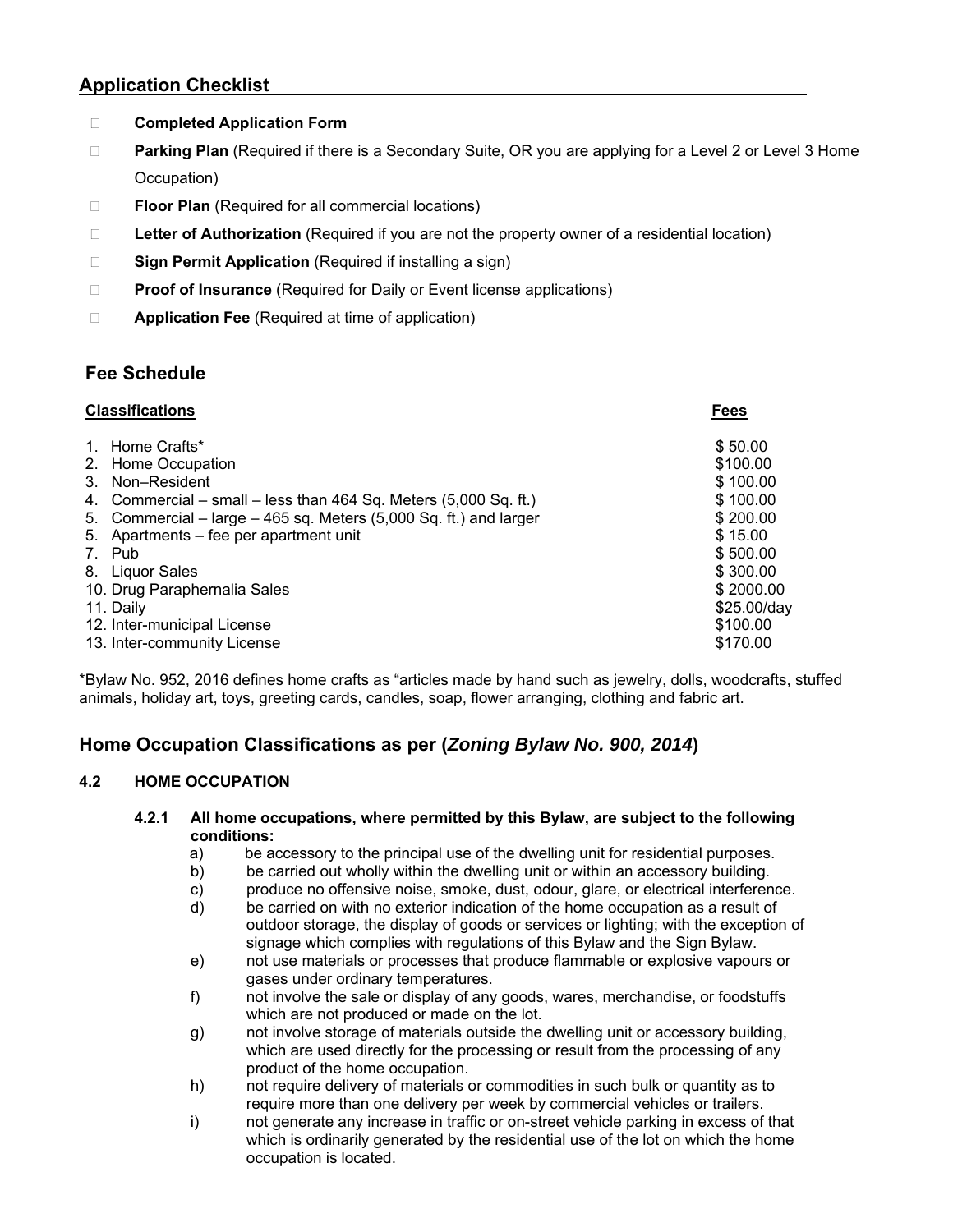k) not constitute an agriculture use for purposes of property assessment.

l) not permitted on a lot with a small daycare, a large daycare use, or any facility licensed under the Community Care and Assisted Living Act. The following uses are specifically prohibited as a home occupation:

- i) Combustion engine servicing and repair;<br>ii) Clubs;
- Clubs;
- iii) Kennels;
- iv) Radio Dispatch Services, which require on-lot commercial vehicles;
- v) Restaurants;
- vi) Retail Stores;
- vii) Salvage and Recycling Lots; and
- viii) Storage Lots.

#### **4.2.2 Where permitted by this Bylaw, only one of the following three levels of home occupation is permitted within a dwelling unit.**

### **4.2.3 A Level 1 Home Occupation is subject to the following conditions:**

- a) A Level 1 Home Occupation is permitted within any dwelling unit, and must not occupy more than 20% of the floor area of the dwelling unit to a maximum of 37m2.
- b) Only persons who reside in the dwelling unit are permitted to engage in the home occupation.
- c) A Level 1 Home Occupation must not generate more than one client or customer visit to the lot within or from which it is being operated on any calendar day.
- d) Signage is not permitted on the exterior of the lot or buildings to indicate the presence of a home occupation.
- e) No additional parking is required for a Level 1 home occupation.
- f) Where a secondary suite is permitted in this Bylaw, both a secondary suite and a Level 1 home occupation are permitted on the same lot, subject to size, parking and building regulations.
- g) Level 1 Home Occupations must be one of the following uses:
	- i) Artist studio;
	- ii) Home crafts, for display and sale off-lot;
	- iii) Office;
	- iv) Photographer;
	- v) Web designer;
	- vi) Writer.

### **4.2.4 A Level 2 Home Occupation is subject to the following conditions:**

- a) A Level 2 Home Occupation is permitted within a residential single detached unit, and must not occupy more than 40% of the floor area of the dwelling unit to a maximum of 74m2. For clarity, a Level 2 Home Occupation is not permitted in a residential multiple unit, secondary suite or manufactured home.
- b) Only persons who reside in the dwelling are permitted to engage in the home occupation.
- c) A Level 2 Home Occupation must not generate more than two client or customer visits to the lot within or from which it is being operated at any given time.
- d) Signage is not permitted on the exterior of the land or buildings to indicate the presence of a home occupation.
- e) One additional off-street parking space is required to be provided for the Level 2 Home Occupation, subject to parking size and location requirements in this Bylaw
- f) Where a secondary suite is permitted in this Bylaw, both a secondary suite and a Level 2 home occupation are permitted on the same lot, provided that the minimum lot size is 850m2, and subject to parking and building regulations.
- g) Level 2 Home Occupations must be one of the following uses:
	-
	- i) All Level 1 Home Occupations;<br>ii) Personal and professional servi Personal and professional services
	- iii) Teaching or tutoring, provided that attendance is limited to 2 persons at a time; or
	- iv) Small equipment repair.